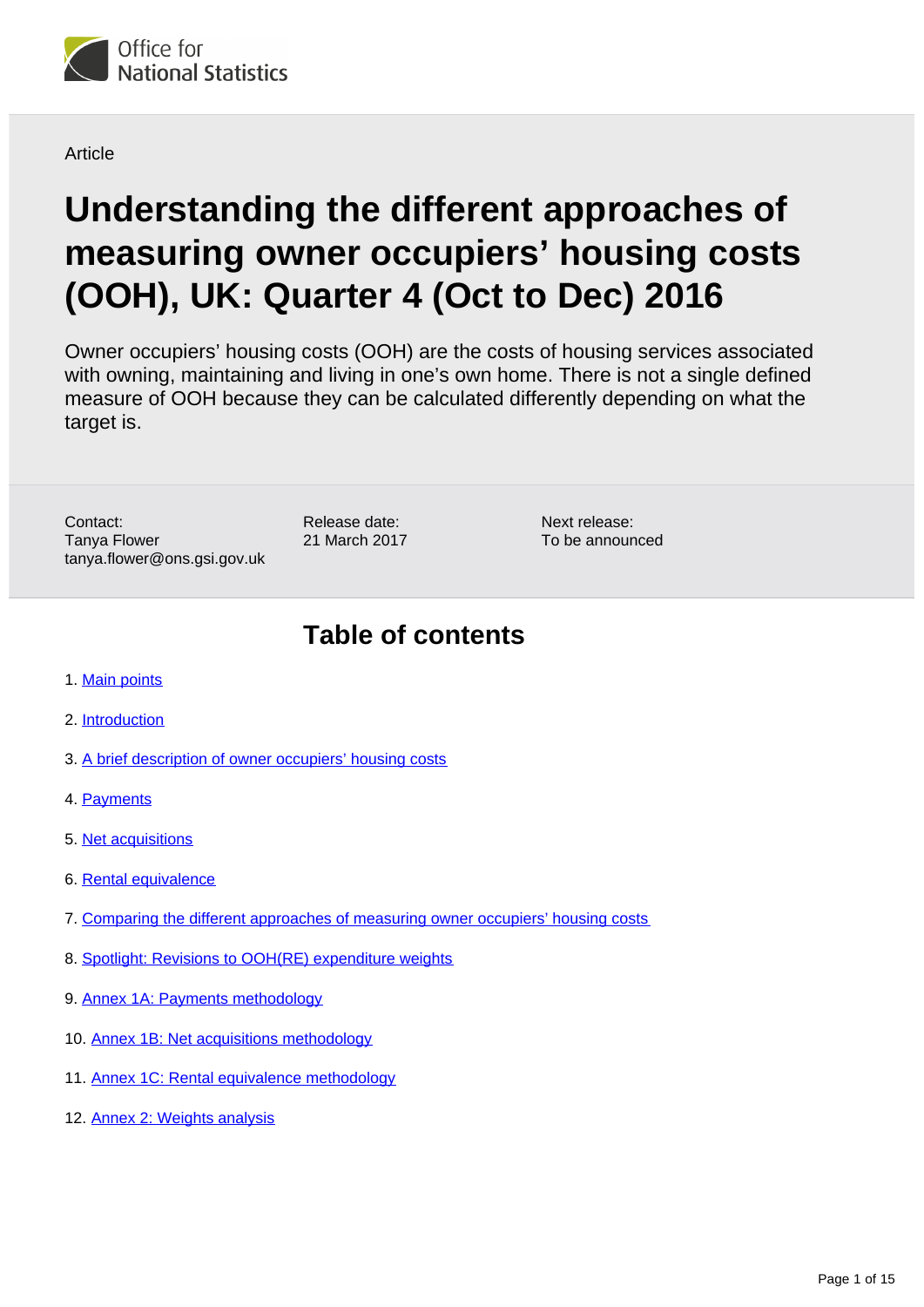# <span id="page-1-0"></span>**1 . Main points**

- Owner occupiers' housing costs (OOH) in the UK under the rental equivalence approach have grown by 2.6% in Quarter 4 (Oct to Dec) 2016.
- OOH according to the net acquisition approach have grown by 2.0% in Quarter 4 2016.
- OOH compiled using the payments approach experienced growth of 0.3% in Quarter 4 2016.

# <span id="page-1-1"></span>**2 . Introduction**

This series of articles aims to provide more information about the different approaches to measuring owner occupiers' housing costs (OOH) to aid your understanding of the differences in concept and underlying methodology. It will be updated on a quarterly basis to evaluate the performance of the different measures over time, in prevailing economic conditions. It will also include a new "spotlight" section each quarter that focuses on a particular topic relevant to the measurement of OOH. This quarter, the spotlight will look at how the initial OOH weights estimates evolve against the final Blue Book expenditure totals. We invite you to submit ideas for future spotlights to cpi@ons.gsi.gov.uk.

We have published a number of articles that summarise the different approaches of measuring OOH. Table 1 provides a link to each paper and a summary of its contents. For more general information on CPIH, please see the [CPIH Compendium.](https://www.ons.gov.uk/economy/inflationandpriceindices/articles/cpihcompendium/2016-10-13)

### **Table 1: Summary of published articles on the different approaches of measuring OOH**

### **Publication Description**

[Understanding the](https://www.ons.gov.uk/economy/inflationandpriceindices/articles/understandingthedifferentapproachesofmeasuringowneroccupiershousingcosts/quarter2aprtojune2016)  different approaches of [measuring owner](https://www.ons.gov.uk/economy/inflationandpriceindices/articles/understandingthedifferentapproachesofmeasuringowneroccupiershousingcosts/quarter2aprtojune2016)  [occupiers' housing](https://www.ons.gov.uk/economy/inflationandpriceindices/articles/understandingthedifferentapproachesofmeasuringowneroccupiershousingcosts/quarter2aprtojune2016)  [costs \(OOH\): Quarter](https://www.ons.gov.uk/economy/inflationandpriceindices/articles/understandingthedifferentapproachesofmeasuringowneroccupiershousingcosts/quarter2aprtojune2016)  [2 \(Apr to June\) 2016](https://www.ons.gov.uk/economy/inflationandpriceindices/articles/understandingthedifferentapproachesofmeasuringowneroccupiershousingcosts/quarter2aprtojune2016)

[Understanding the](https://www.ons.gov.uk/economy/inflationandpriceindices/articles/understandingthedifferentapproachesofmeasuringowneroccupiershousingcosts/quarter3julytosept2016)  different approaches of [measuring owner](https://www.ons.gov.uk/economy/inflationandpriceindices/articles/understandingthedifferentapproachesofmeasuringowneroccupiershousingcosts/quarter3julytosept2016)  [occupiers' housing](https://www.ons.gov.uk/economy/inflationandpriceindices/articles/understandingthedifferentapproachesofmeasuringowneroccupiershousingcosts/quarter3julytosept2016)  [costs \(OOH\): UK,](https://www.ons.gov.uk/economy/inflationandpriceindices/articles/understandingthedifferentapproachesofmeasuringowneroccupiershousingcosts/quarter3julytosept2016)  Quarter 3 (July to [Sept\) 2016](https://www.ons.gov.uk/economy/inflationandpriceindices/articles/understandingthedifferentapproachesofmeasuringowneroccupiershousingcosts/quarter3julytosept2016)

detailed description of each of the methods in the first section of the article [\(Different approaches of measuring owner occupiers' housing](https://www.ons.gov.uk/economy/inflationandpriceindices/articles/understandingthedifferentapproachesofmeasuringowneroccupiershousingcosts/quarter2aprtojune2016#different-approaches-of-measuring-owner-occupiers-housing-costs)  [costs\)](https://www.ons.gov.uk/economy/inflationandpriceindices/articles/understandingthedifferentapproachesofmeasuringowneroccupiershousingcosts/quarter2aprtojune2016#different-approaches-of-measuring-owner-occupiers-housing-costs). It also provides a more detailed commentary and analysis of the historical time series and the main drivers behind these long-term trends. [Spotlight: the relationship between private rents and house prices](https://www.ons.gov.uk/economy/inflationandpriceindices/articles/understandingthedifferentapproachesofmeasuringowneroccupiershousingcosts/quarter2aprtojune2016#spotlight-the-relationship-between-private-rents-and-house-prices)

This is the first article in the series and therefore it provides a more

This article provides more of a template for future quarterly releases, with more focus on the latest quarterly movements in the different measures rather than the longer-term trends and methodology. [Spotlight: owner occupiers' housing costs in the RPI](https://www.ons.gov.uk/economy/inflationandpriceindices/articles/understandingthedifferentapproachesofmeasuringowneroccupiershousingcosts/quarter3julytosept2016#spotlight-owner-occupiers-housing-costs-in-the-rpi)

Understanding the different approaches of [measuring owner](https://www.ons.gov.uk/economy/inflationandpriceindices/articles/understandingthedifferentapproachesofmeasuringowneroccupiershousingcostsooh/weightsanalysis)  [occupiers' housing](https://www.ons.gov.uk/economy/inflationandpriceindices/articles/understandingthedifferentapproachesofmeasuringowneroccupiershousingcostsooh/weightsanalysis)  [costs \(OOH\): Weights](https://www.ons.gov.uk/economy/inflationandpriceindices/articles/understandingthedifferentapproachesofmeasuringowneroccupiershousingcostsooh/weightsanalysis)  [analysis](https://www.ons.gov.uk/economy/inflationandpriceindices/articles/understandingthedifferentapproachesofmeasuringowneroccupiershousingcostsooh/weightsanalysis)

This article was published as a stand-alone piece of analysis which aggregated the approaches with the Consumer Prices Index (CPI) to create a hybrid aggregate inflation measure which includes OOH as measured by each approach. The analysis will be updated on a quarterly basis in a dataset published alongside each quarterly article, and is summarised in Annex 2 of the quarterly article.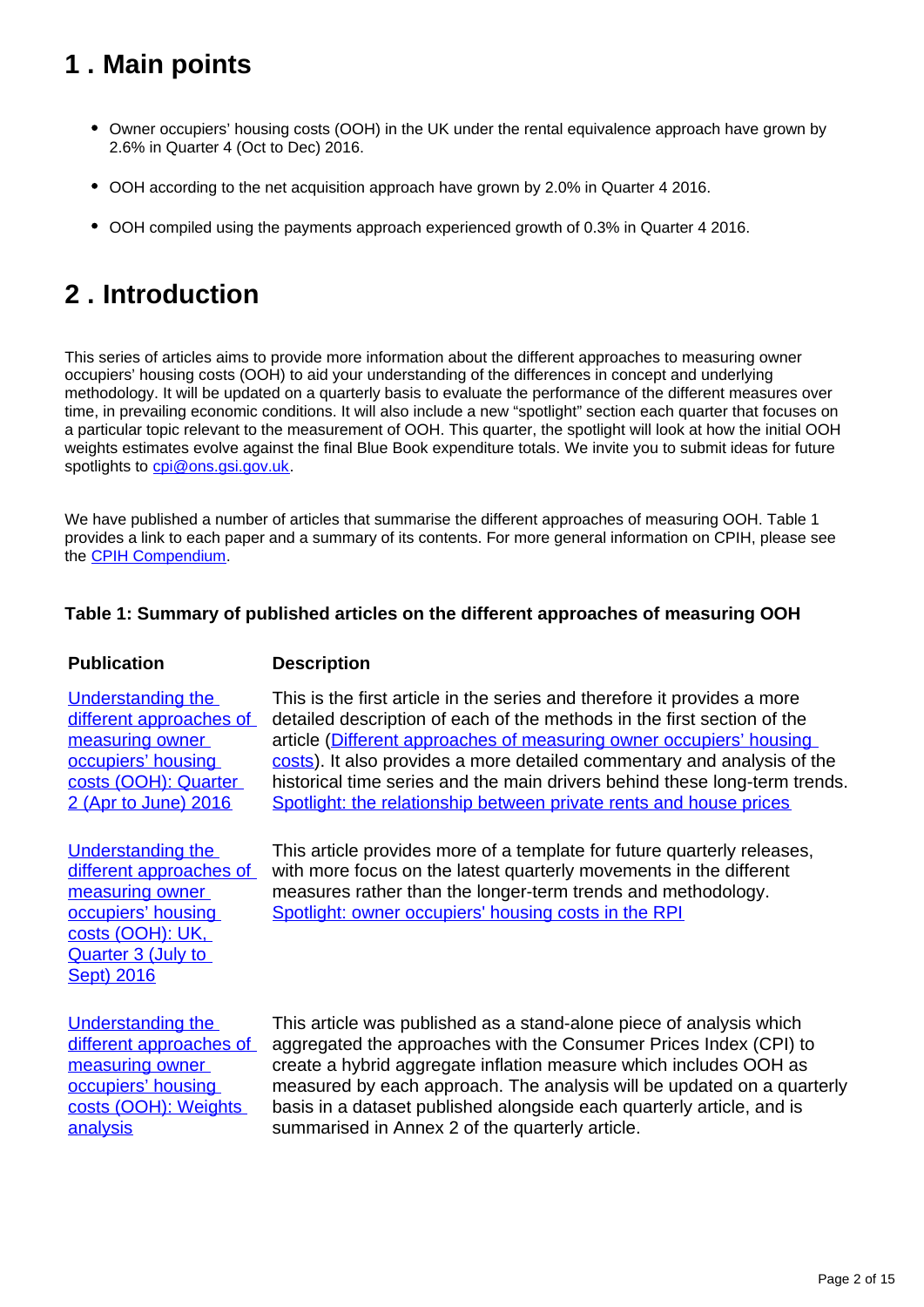You should note that the payments approach and net acquisitions are both experimental indices and therefore we would caution against any use other than for research purposes. More information on the methodology for each approach can also be found in Annex 1.

# <span id="page-2-0"></span>**3 . A brief description of owner occupiers' housing costs**

The Consumer Prices Index including owner occupiers' housing costs (CPIH) extends the Consumer Prices Index (CPI) to include a measure of owner occupiers' housing costs (OOH), along with council tax. OOH are the costs of housing services associated with owning, maintaining and living in one's own home. This is distinct from the cost of purchasing a house which is partly for the accumulation of wealth and partly for housing services.

There is not a single defined measure of OOH because they can be calculated differently depending on what the target is. In particular, should OOH be measured at the point of acquisition of the housing service, the point of use, or the point at which it is paid for? Each of these 3 approaches has its own specific methodological strengths and weaknesses, and is measured using different methods.

# <span id="page-2-1"></span>**4 . Payments**

### **What is the payments approach?**

The payments approach aims to measure the payments related to the ownership of owner occupier housing. This means that all payments that households make as owner occupiers when consuming housing should be included, such as mortgage interest payments, transaction costs, and running costs. The payments approach is not our favoured method to measuring owner occupiers' housing costs (OOH) in CPIH. This is because a consumer prices index aims to measure consumption, and interest payments represent the cost of borrowing money rather than the cost of consumption.

OOH(Payments) is an experimental series, and we therefore advise using it with some caution. We are continuing to work on identifying possible improvements to the current methodology and data sources. Any changes to the index will be highlighted in future releases and we will update the methodology section and historical series accordingly. For more information on the current methodology and data sources used to construct the OOH(Payments) approach, please see Annex 1A.

### **Payments approach**

The payments approach is calculated using the below model:

Payments approach = Mortgage interest payments

- + Council Tax (Great Britain)
- + Northern Ireland rates
- + Dwelling Insurance
- + Ground rent
- + Stamp duty
- + Estate agent fees
- + Home-buyers survey
- + Major repairs and maintenance
- + House conveyancing

A correction has been made to OOH(Payments) since the previous release in December 2016. This was due to a small error when aggregating the sub-indices. The previous releases have all been updated to reflect this change.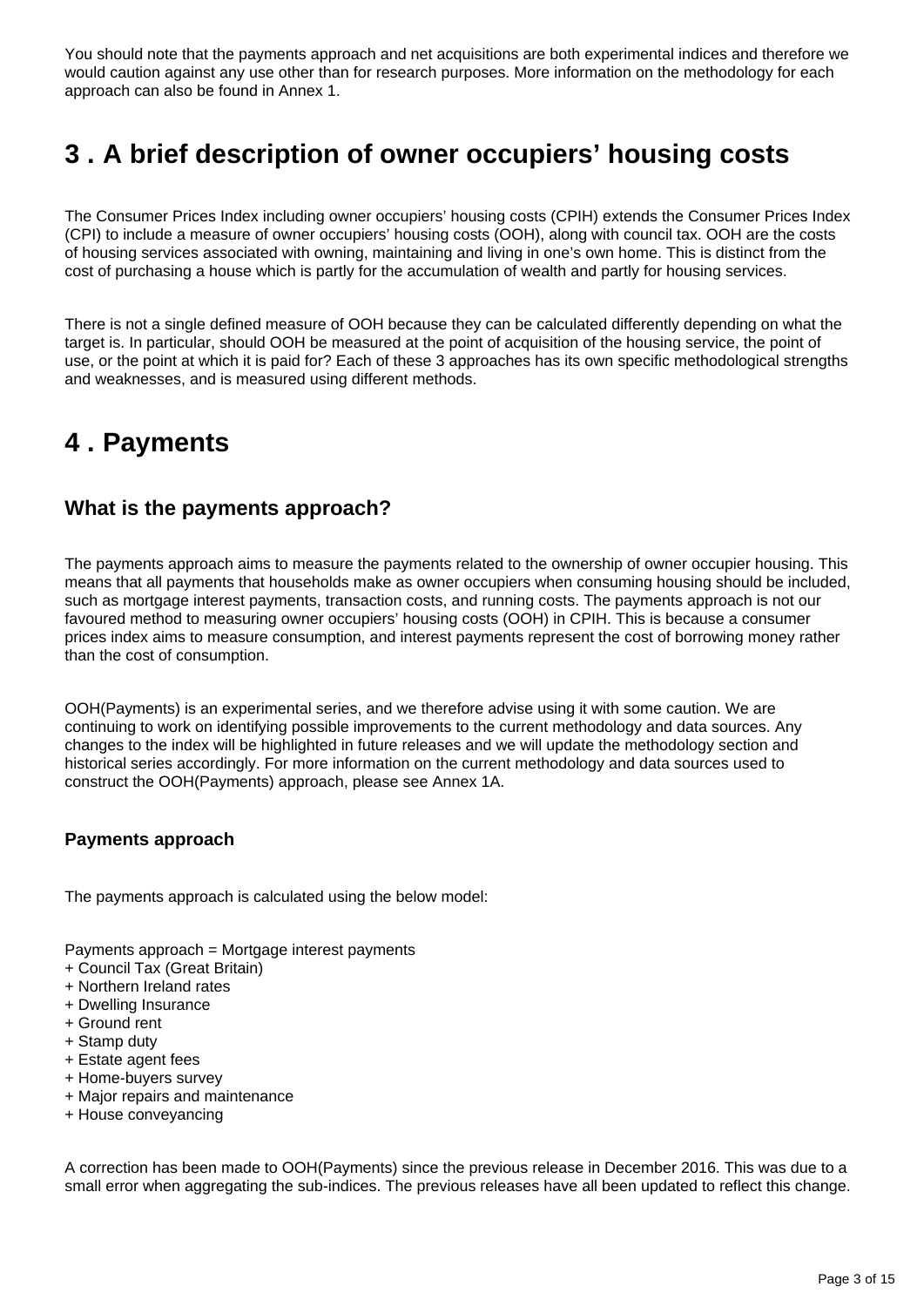### **Latest figure and long-term trend**

Owner occupiers' housing costs compiled using the payments approach - OOH(Payments) - experienced growth of 0.3% in Quarter 4 (Oct to Dec) 2016 compared with Quarter 4 2015 (Figure 1). This fell from Quarter 3 (July to Sept) 2016, but remains in line with historical trends.

Figure 2 presents the contributions to the quarterly growth rate of OOH(Payments) from the sub-indices used in its construction. Looking at contributions to growth is helpful to provide insight into the main drivers behind the year-on-year changes in the series. The fall from Quarter 3 to Quarter 4 was largely driven by an increase in the negative contribution from mortgage interest rates, which remain the largest negative contributor. The drop in the Bank of England base rate to 0.25% in August 2016 may have contributed towards this. Council Tax was the highest positive contributor, which is in line with recent quarters.

For a longer time series of contributions, please see the *[dataset](https://www.ons.gov.uk/economy/inflationandpriceindices/datasets/understandingthedifferentapproachesofmeasuringowneroccupiershousingcosts)* presented alongside this release.

#### **Figure 1: OOH (Payments) growth rate, quarter on corresponding quarter of previous year**



**UK, Quarter 1 (Jan to Mar) 2006 to Quarter 4 (Oct to Dec) 2016**

#### **Source: Office for National Statistics**

#### **Notes:**

1. Q1 refers to Quarter 1 (Jan to Mar); Q2 refers to Quarter 2 (Apr to June); Q3 refers to Quarter 3 (July to Sept); and Q4 refers to Quarter 4 (Oct to Dec).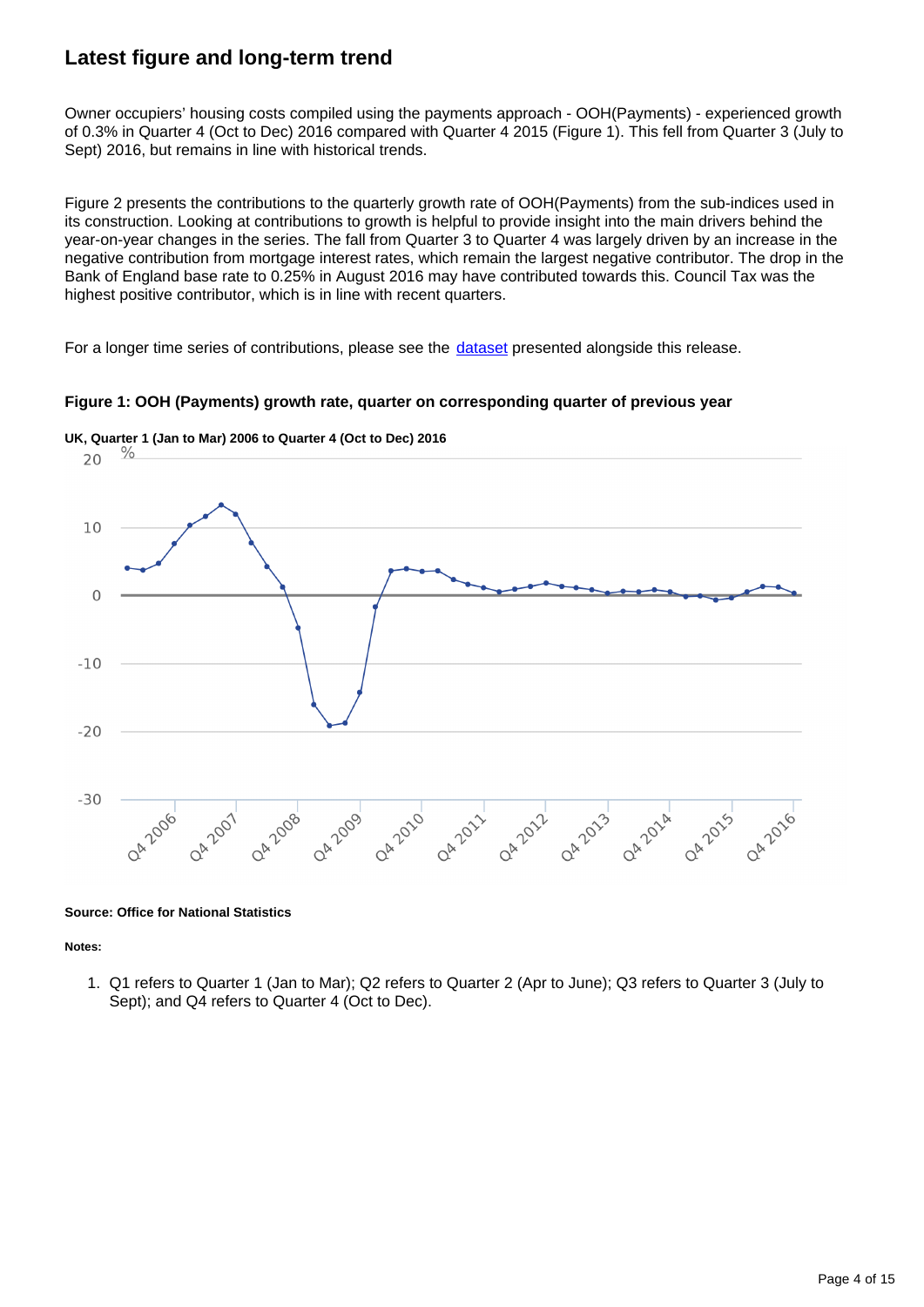#### **Figure 2: Contributions to percentage change in OOH(Payments) from component sub-indices, latest quarter on corresponding quarter of previous year**





**Source: Office for National Statistics**

**Notes:**

1. Contributions may not sum due to rounding. Council Tax includes Council Tax in Great Britain and Northern Ireland rates. Other includes dwelling insurance, ground rent, estate agent fees, home-buyers survey and house conveyancing.

# <span id="page-4-0"></span>**5 . Net acquisitions**

### **What is the net acquisitions approach?**

The net acquisitions approach – OOH(NA) – theoretically treats a home as the purchase of a good that is part asset (the land) and part consumable (the house). Asset prices should not be included in a consumer price index (which measures the cost of consumption), as an asset is not consumed in the same way that goods and services are. Therefore, the land component should be excluded from the index. OOH(NA) also includes costs associated with buying and maintaining a house; for example, self-builds and renovations, repairs and maintenance, transfer costs and dwelling insurance. The "net" principle in net acquisitions relates to the fact that only transactions that occur between the OOH sector and other sectors (for example, construction firms and private landlords) should be included.

In practice, while the measure presented here is the best measure of the net acquisitions approach that we can currently produce, the lack of available source data means that some components are not recorded fully. For instance, because of the lack of available data, the methodology used does not separate between the land and house price, and therefore there will be some measure of asset price included in the example. We therefore advise that OOH(NA) should be used and referred to with caution, and it is consequently not our favoured approach of measuring OOH in CPIH. As with the OOH(Payments) approach, it is an experimental index and we will continue to work on improving the methodology and data sources used in the index. For more information on the methodology used to construct OOH(NA), please see Annex 1B.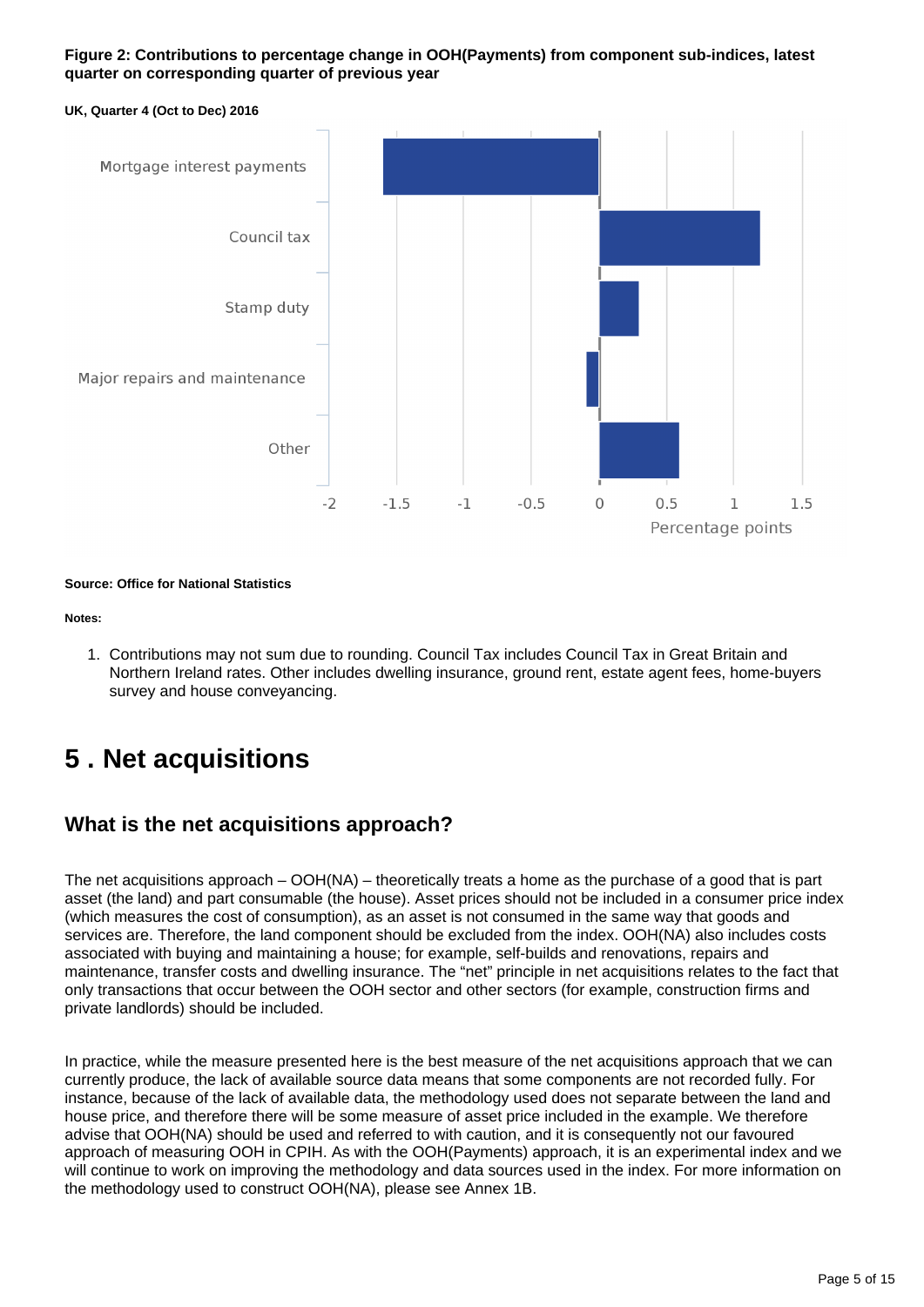The net acquisitions approach is calculated using the below model:

Net acquisitions approach = Acquisition of new dwellings

- + Self builds and renovations
- + Existing dwellings new to the OOH sector
- + Services related to acquisition
- + Major repairs and maintenance
- + Insurance connected with the dwelling
- + Other services related to ownership of dwellings

### **Latest figure and long-term trend**

The net acquisitions approach – OOH(NA) – grew by 2.0% in Quarter 4 (Oct to Dec) 2016 compared with Quarter 4 2015. This is lower than the 2.1% growth rate for Quarter 3 2016 but is still in line with historical trends (Figure 3).

Figure 4 shows the contributions to quarter on corresponding quarter of previous year growth rate for OOH(NA). While new dwellings continued to be the main driver of the increase in OOH(NA), its contributions to the growth rate have halved since Quarter 2. The input data for the new dwellings series is the HPI, which has seen a fall in the 12-month growth rate since July 2016 although there was a slight upward tick in December 2016. This demonstrates one of the main limitations of the current method of measuring net acquisitions, which is that movements in the asset price are not excluded from the index and can therefore influence some of the main trends shown in the data.

For a longer time series of contributions, please see the [dataset](https://www.ons.gov.uk/economy/inflationandpriceindices/datasets/understandingthedifferentapproachesofmeasuringowneroccupiershousingcosts) presented alongside this release.

**Figure 3: OOH(NA) growth rate, quarter on corresponding quarter of previous year**



**Source: Office for National Statistics**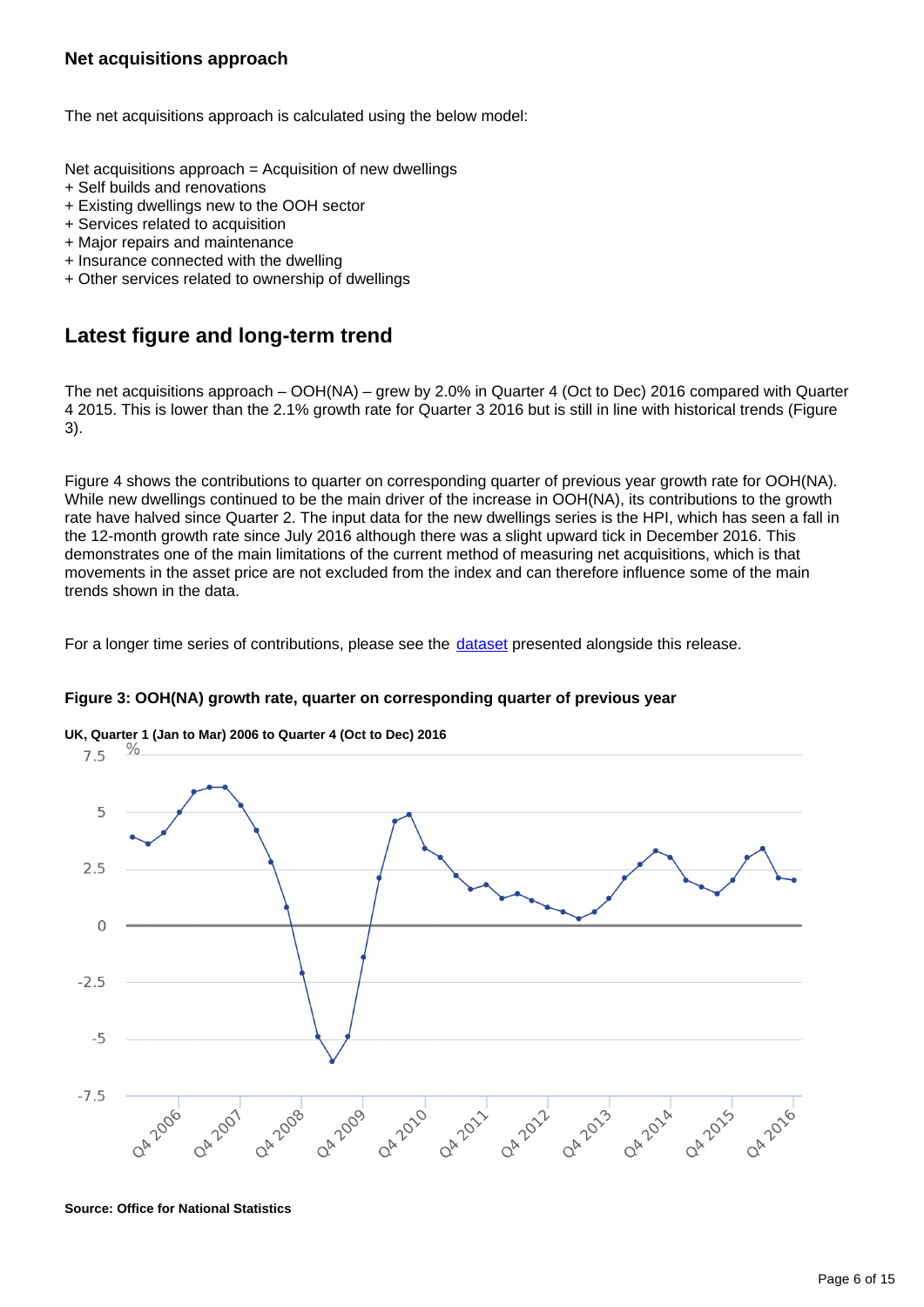#### **Figure 4: Contributions to percentage change in OOH(NA) from component sub-indices, latest quarter on corresponding quarter of previous year**

#### **UK, Quarter 4 (Oct to Dec) 2016**



**Source: Office for National Statistics**

#### **Notes:**

1. Contributions may not sum due to rounding. New dwellings includes acquisition of new dwellings and self builds and renovations.

# <span id="page-6-0"></span>**6 . Rental equivalence**

### **What is the rental equivalence approach?**

The final section presents the rental equivalence approach to measuring owner occupiers' housing costs – OOH (RE), which targets the measurement of ongoing consumption of OOH services, rather than when OOH is acquired or when it is paid for. As a consumer price index, CPIH is a measure of the cost of consumption. Therefore the choice of method for measuring OOH should be based on the most statistically accurate method for measuring the cost of consumption in the UK. This means that asset prices should not be included, as an asset is not consumed in the way that goods and services are. The rental equivalence approach is our preferred method for measuring OOH costs in CPIH because the other approaches include either a measure of interest rates, or some measure of the capital element of housing, which make them unsuitable for a price index that measures the changing cost of consumption. The approach is also based on a higher quality data source than the other approaches presented in this article, allowing for a more reliable estimate of the measure. For more information about why the rental equivalence is used in CPIH, please see the [CPIH compendium.](https://www.ons.gov.uk/economy/inflationandpriceindices/qmis/consumerpriceinflationqmi)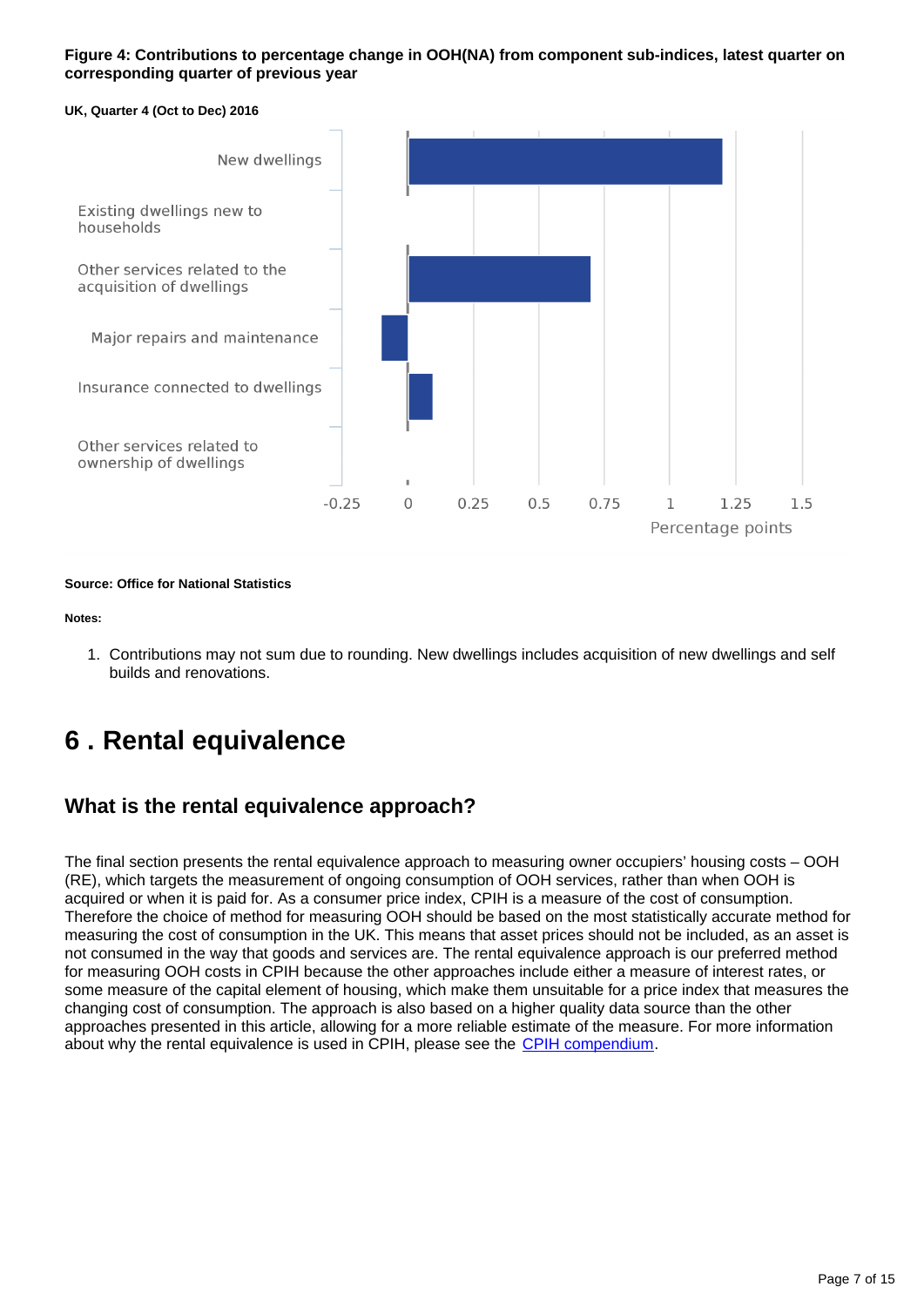### **Latest figure and long-term trend**

OOH(RE) grew by 2.6% in December 2016 compared with December 2015 (Figure 5). This continued the upward trend in 12-month growth rate of OOH(RE) seen since the end of 2015 and began to reach similar levels of growth seen prior to the economic downturn in 2008. On a quarterly basis for consistency with OOH(Payments) and OOH(NA), OOH(RE) grew by 2.6% in Quarter 4 (Oct to Dec) 2016 compared with the corresponding quarter of the previous year, up from 2.4% in Quarter 3 (July to Sept) 2016.



### **Figure 5: 12-month growth rate of OOH(RE)**

**Source: Office for National Statistics**

## <span id="page-7-0"></span>**7 . Comparing the different approaches of measuring owner occupiers' housing costs**

Although there is not a single defined measure of OOH, and each of the methods discussed prior measure different aspects of OOH, it is still useful to look at the 3 measures together to see how they differ over time.

The cumulative measure of all 3 approaches is presented in Figure 6. It suggests that since 2005, OOH(NA) has shown the strongest growth over the period. OOH(Payments) saw strong growth prior to the economic downturn due to the large positive contributions from the growth in mortgage interest payments (Figure 6). Of the 3 measures, it has also seen the largest fall since the economic downturn, again driven by the falling price of mortgage interest payments and has still not recovered its pre-downturn peak.

OOH(RE) appears at a lag to the OOH(NA) and OOH(Payments) approaches for the peak and trough before and after the economic downturn. This lag is because OOH(RE) is a "stock" measure of rents. This means that it captures price information for the entire stock of rental properties, which includes existing contracted properties and properties that are new to the market. Therefore, the flow of new rents based on recent developments in house prices will only gradually influence its development because the stock of existing dwellings is so much larger. This also means that the relative peaks and troughs of OOH(RE) will be subdued relative to OOH(NA) because the large stock of contracted rental properties is likely to mute the impact of volatile house prices.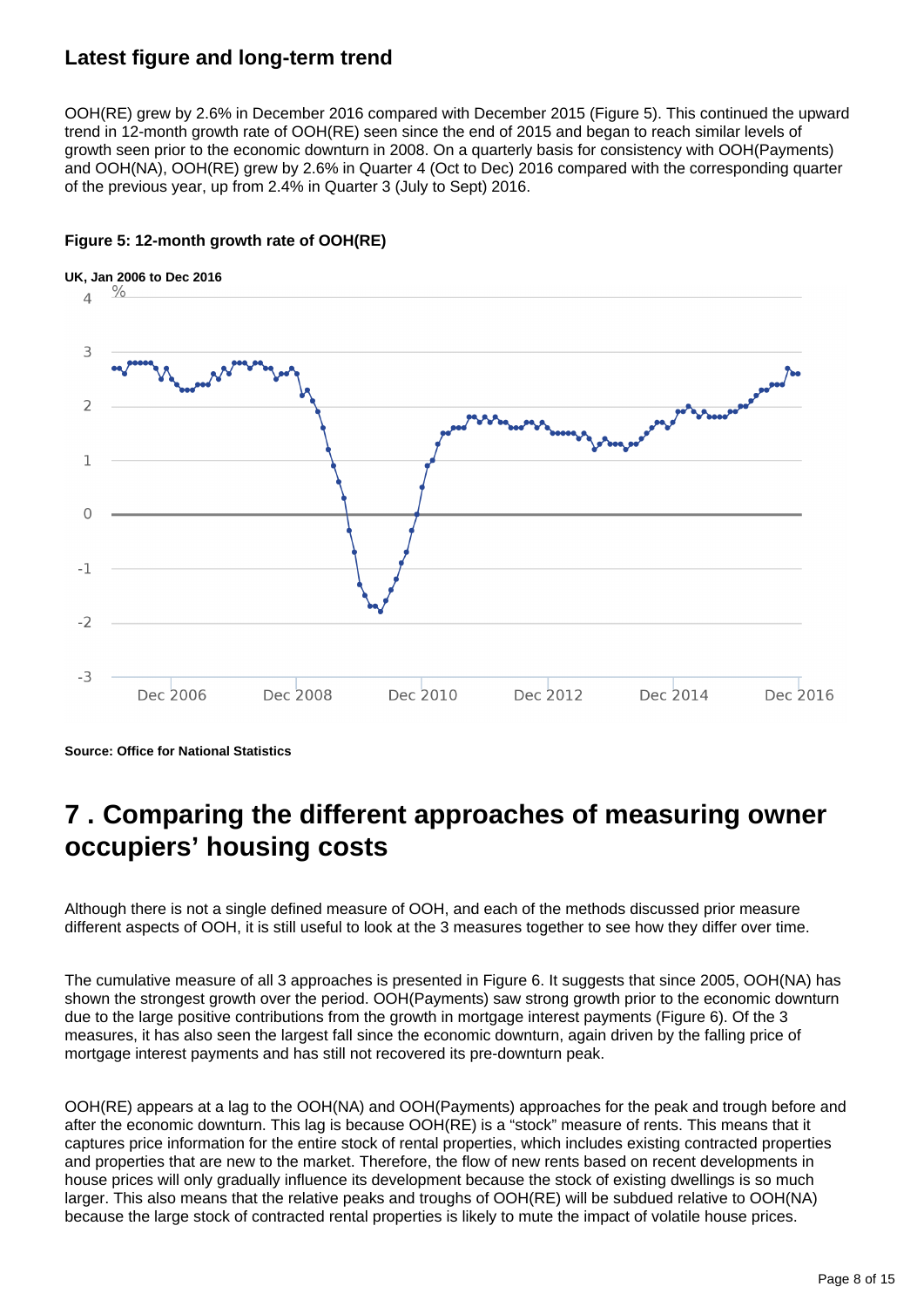#### **Figure 6: OOH(RE), OOH(NA) and OOH(Payments) indices, 2005 = 100**



#### **UK, Quarter 1 (Jan to Mar) 2005 to Quarter 4 (Oct to Dec) 2016**

The lag for OOH(RE) is not a disadvantage to using the rental equivalence approach in the calculation of the owner occupier's housing costs component in CPIH. This is because the rental equivalence approach aims to measure the housing services that are consumed each period (consistent with the principles that underlie the construction of CPIH) and therefore does not need to follow the trend of house prices. If consideration is required of house prices, the HPI should be used instead.

# <span id="page-8-0"></span>**8 . Spotlight: Revisions to OOH(RE) expenditure weights**

To calculate CPIH, the owner occupiers' housing costs (OOH) component measured using the rental equivalence approach is aggregated together with other items in the fixed basket of goods and services. Expenditure weights for the OOH component comes from the National Accounts household final consumption expenditure (HHFCE) data on imputed rentals. In turn, this is taken from the latest available national accounts dataset, which is published in Quarter 3, and is consistent with the most recent Blue Book release (typically published in June or September). Thus for a given year y, the expenditure shares are based on the Blue Book release y-1, which publishes data for year y-2.

National accounts estimates are open for revisions, and therefore there can be differences between the initial expenditure estimates used to calculate the OOH weights and revised expenditure totals for each year provided in subsequent Blue Book releases. This spotlight aims to provide an overview of the revisions that have affected the HHFCE imputed rentals series. This has also been summarised in the [CPIH Compendium Section 2.4.2.](https://www.ons.gov.uk/economy/inflationandpriceindices/articles/cpihcompendium/2016-10-13#section-2-constructing-the-rental-equivalence-measure-of-ooh) For more information, please see the [Changes to National Accounts: Imputed Rental \(2016\)](https://www.ons.gov.uk/economy/nationalaccounts/uksectoraccounts/articles/changestonationalaccounts/imputedrental) article as well as Blue [Book 2013: Improvements to Household Expenditure Estimates.](http://webarchive.nationalarchives.gov.uk/20160105160709/http:/www.ons.gov.uk/ons/dcp171766_315500.pdf)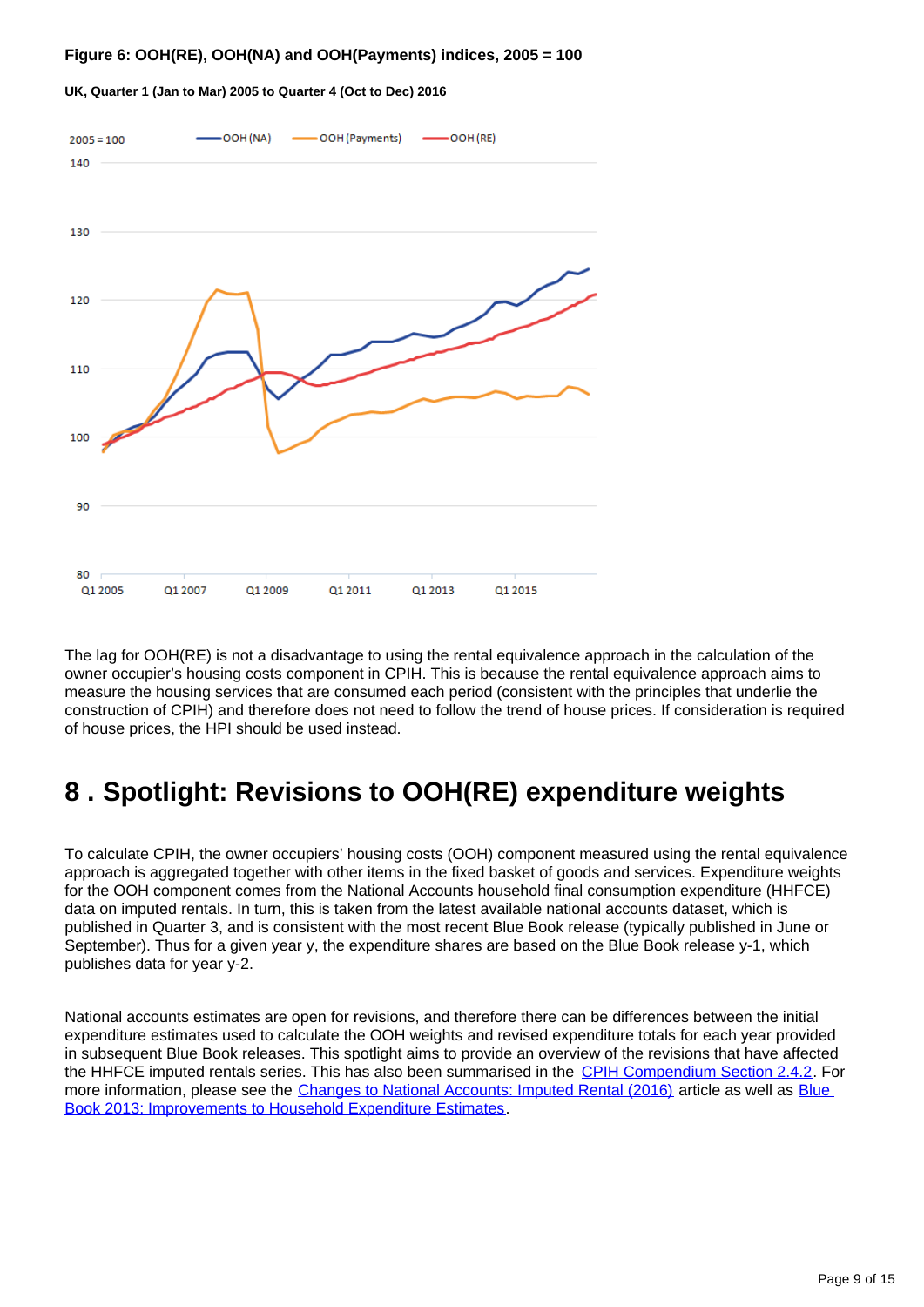Figure 7 provides an overview of Blue Book consistent published expenditure for the HHFCE imputed rentals component. Each line represents a different vintage of Blue Book data and its respective historical series. For example, the line for Blue Book 2016 (BB2016) covers yearly expenditure from 2002 to 2015. The lines are grouped according to important changes to methodology and data sources. The red lines indicate vintages of Blue Book between 2004 and 2012. The blue lines are between 2013 and 2015, while the orange top line is consistent with Blue Book 2016.

The bars in Figure 7 represent the differences in total expenditure between the first publication of data for that year and the latest Blue Book vintage. Specifically, we divide the bars into changes from BB2004 to BB2012 (red), BB2012 to BB2015 (blue) and BB2015 to BB2016 (orange). These illustrate the different magnitudes of revisions implemented, in particular for Blue Book 2013 and Blue Book 2016.

#### **Figure 7: Imputed rental expenditure figures for 2002 to 2015 as published in different Blue Book vintages (BB2004 to BB2016)**



**UK, 2002 to 2015**

### **Blue Book 2004 to Blue Book 2012**

The revisions to imputed rentals expenditure leading up to Blue Book 2012 (red bars) have not been large relative to subsequent revisions, and have mainly been due to minor data changes. The largest difference over this period was for 2004, which was revised upwards by 6% between Blue Book 2005 and Blue Book 2012.

### **Blue Book 2013 to Blue Book 2015**

The blue bars in Figure 7 show that there has been a noticeable level shift in total expenditure for imputed rentals from Blue Book 2012 to Blue Book 2013. This is due to expenditure revisions that occurred due to changes in the methodology. In particular, prior to the release of Blue Book 2013 there had been a large development project on the treatment of "Imputed rentals on owner-occupied dwellings" and "Maintenance and repairs of the dwelling". The aim of these improvements was to ensure increased compliance with ESA95. The changes were implemented in Blue Book 2013 and involved changes to the treatment of imputed rentals on owner-occupied dwellings. The change ensured that maintenance and repairs expenditure was included within imputed rentals expenditure.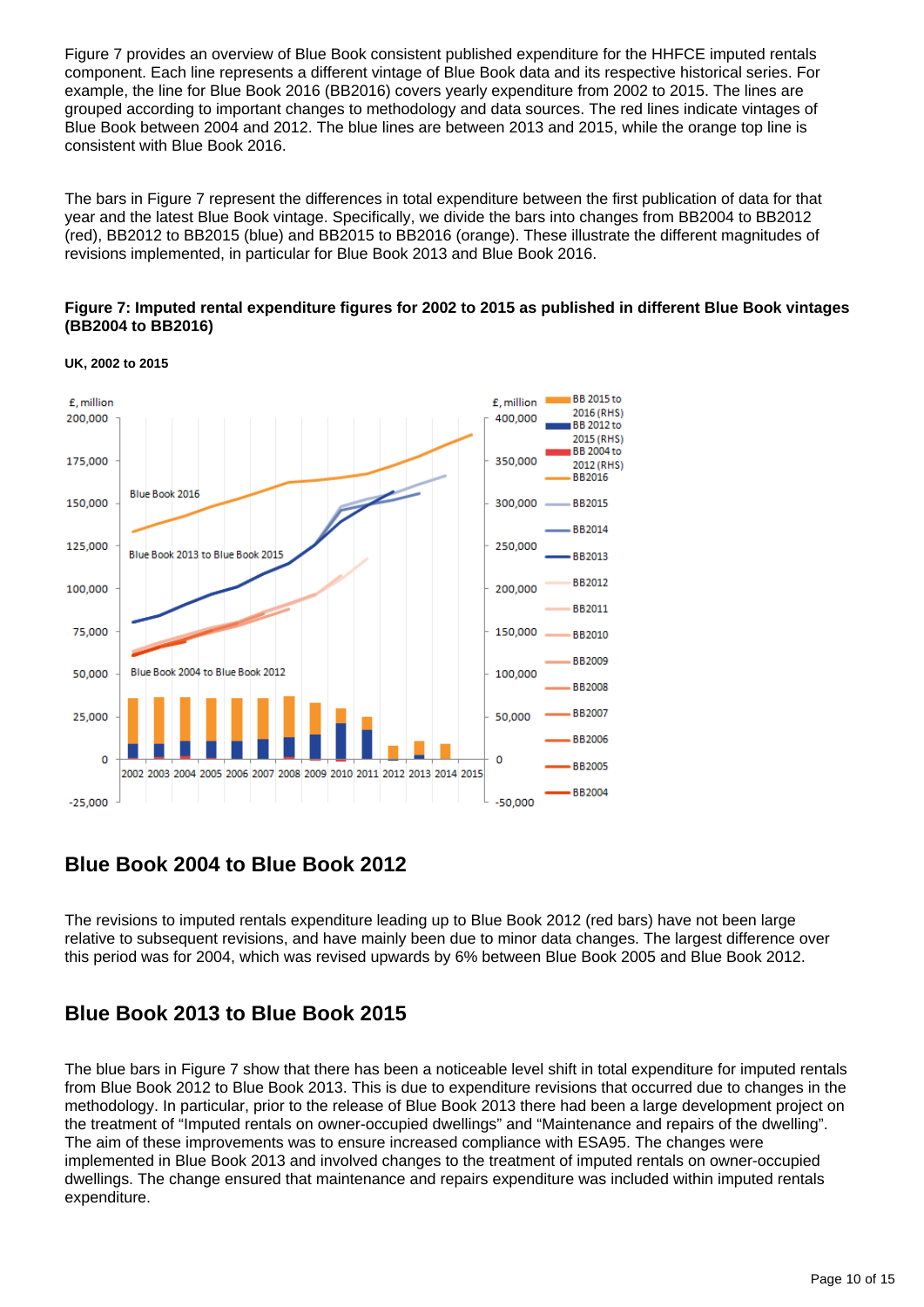There were further changes to expenditure between Blue Book 2013 and Blue Book 2014. When CPIH was introduced in 2013, it showed a different evolution in prices for owner-occupiers' compared to the implied deflator <sup>1</sup> used in the National Accounts. An interim solution was implemented in Blue Book 2014, fixing the current price imputed rental series so that it grew in line with the slower-growing CPIH deflator. This improvement was implemented for 2010 onwards, as only this period was open for revision at the point of introduction. Although this improved the series for the most recent period, bringing it in line with CPIH, it also led to a discontinuity until an improved methodology was introduced in Blue Book 2016. This is what caused the jump between 2009 and 2010 in Figure 7 for the BB2014 and BB2015 series.

### **Blue Book 2016**

The large expenditure shift between Blue Book 2015 and Blue Book 2016 in Figure 7 can be mostly attributed to data source changes and minor complementary methodological changes. Before Blue Book 2016, the existing estimates of imputed rental expenditures (current prices) were based on price information from the Living Costs and Food (LCF) survey and housing stock levels from the Department for Communities and Local Government (DCLG). A new approach was implemented in Blue Book 2016 that uses Valuation Office Agency (VOA) data together with similar data from the devolved administrations instead of the LCF price data<sup>2</sup>. The VOA and DCLG data are also forecast to the latest period (where data are not yet available) at the strata level using standard [ONS forecasting principles.](http://webarchive.nationalarchives.gov.uk/20160105160709/http:/www.ons.gov.uk/ons/guide-method/method-quality/specific/gss-methodology-series/ons-working-paper-series/index.html) As well as data changes, some changes were made to the calculation of the imputed rental series due to more robust VOA data (see [article](https://www.ons.gov.uk/economy/nationalaccounts/uksectoraccounts/articles/changestonationalaccounts/imputedrental) and section 2.4 of the [CPIH compendium\)](https://www.ons.gov.uk/economy/inflationandpriceindices/articles/cpihcompendium/2016-10-13).

When creating weights for OOH in CPIH for 2015, an early, non-systematised estimate of the imputed rentals expenditure consistent with this new Blue Book 2016 methodology was provided to Prices by National Accounts. This was instead of using the Blue Book 2014 data, as is standard practice. The offline expenditure allowed for the 2015 OOH weights within CPIH to be created on the new Blue Book 2016 basis. As improvements to the [OOH index](http://webarchive.nationalarchives.gov.uk/20160105160709/http:/www.ons.gov.uk/ons/rel/cpi/consumer-price-indices/improvements-to-the-measurement-of-owner-occupiers--housing-costs-and-private-housing-rental-prices/index.html) were being introduced in CPIH, the weights for imputed rentals were also revised backwards to ensure that there was no significant step change (see [Changes to National Accounts: Imputed Rental article\)](http://webarchive.nationalarchives.gov.uk/20160105160709/http:/www.ons.gov.uk/ons/rel/cpi/consumer-price-indices/revising-the-weight-of-owner-occupiers--housing-in-cpih/index.html). This allowed Prices to mitigate the level shift in the underlying expenditure that was expected to occur between Blue Book 2015 and 2016 expenditure estimates and would have affected the OOH weights in CPIH.

In 2016, the weights for OOH were calculated based on a new set of preliminary estimates of the Blue Book 2016 consistent expenditure. These were different to the ones provided in 2015. However, these expenditure estimates were only used for the creation of 2016 weights and were not revised backwards to take on board this new set of expenditure estimates.

These preliminary estimates from National Accounts were slightly different to the final expenditure figures published in Blue Book 2016. As part of a package of improvements being introduced to CPIH in March 2017, it was decided that the OOH weights should be revised to ensure that the expenditure underlying the OOH weights within CPIH were consistent with Blue Book 2016 and remove the use of the offline estimates provided by National Accounts. It would also ensure that the price updating procedure applied to the historical expenditure figures for OOH are the same as the one that will be applied going forward. Overall, this ensures that the expenditure data is as up to date as possible and that the methods used are consistent. For the impact of using the finalised figures from Blue Book 2016 please see "[Impact of inclusion of Council Tax and revised imputed](https://www.ons.gov.uk/economy/inflationandpriceindices/articles/impactofinclusionofcounciltaxandrevisedimputedrentsoncpih/dec2016)  [rents on CPIH"](https://www.ons.gov.uk/economy/inflationandpriceindices/articles/impactofinclusionofcounciltaxandrevisedimputedrentsoncpih/dec2016).

### **Summary**

Figure 8 summarises the timeline of these revisions. Orange circles indicate that there have been routine data revisions, blue circles indicate cases where there have been methodological changes, red circles highlight revisions to the CPIH weights and finally white circles denote other notable changes.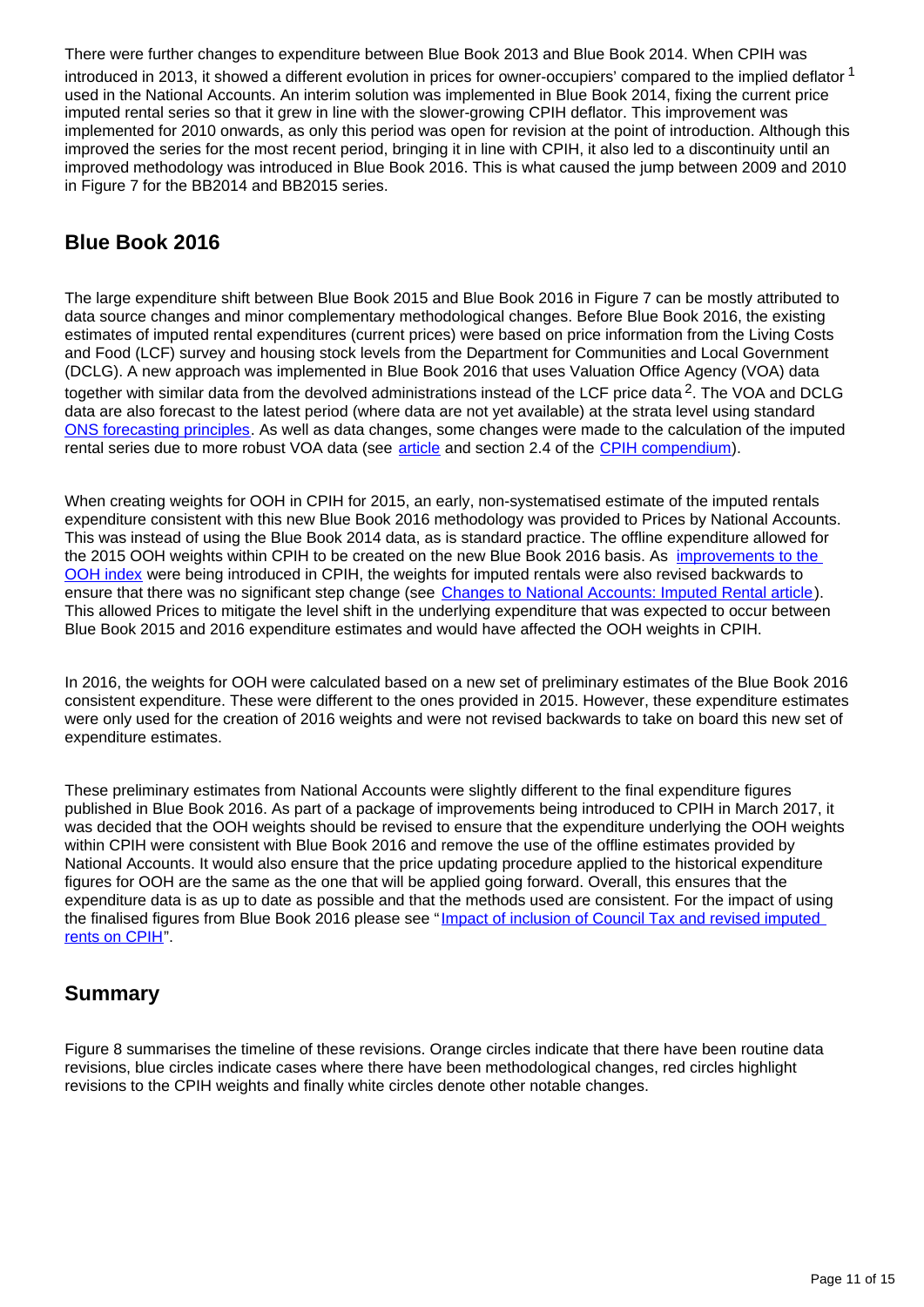#### **Figure 8: Timeline of revisions to HHFCE imputed rentals expenditure and OOH weights within CPIH**



In summary, historical data revisions have not been large (as evidenced by the changes experienced up to Blue Book 2012); however, given that the methodology has been improved it is difficult to say what these data revisions will look like in the future. There are some further [methodological changes planned for Blue Book 2017](https://www.ons.gov.uk/economy/nationalaccounts/uksectoraccounts/articles/nationalaccountsarticles/actualandimputedrentalbluebook2017), although these are small compared to recent movement. There are also no further methodological changes planned for imputed rentals. As such, revisions to national accounts data should be smaller than those shown in the blue and orange bars in Figure 7. We therefore do not expect to revise the expenditure weights for OOH in the foreseeable future.

### **Notes for: Spotlight: Revisions to OOH(RE) expenditure weights**

- 1. An implied deflator is a measure derived by dividing a current price expenditure series by the volume series. For more information on the implied deflator refer to this [article](http://webarchive.nationalarchives.gov.uk/20160105160709/http:/www.ons.gov.uk/ons/guide-method/user-guidance/prices/cpi-and-rpi/mini-triennial-review-of-the-consumer-prices-index-and-retail-prices-index.pdf).
- 2. These sources have much larger sample sizes than the LCF (for example, around 500,000 properties per year in the VOA data), and this also allows the use of an improved methodology using stratification. In contrast, the LCF data are based on around 400 households' rental prices per quarter.

### <span id="page-11-0"></span>**9 . Annex 1A: Payments methodology**

The payments approach is an experimental method for measuring owner occupiers' housing costs (OOH) that attempts to capture what households pay out as owner occupiers when consuming housing (excluding capital repayments). This includes mortgage interest payments, transaction costs such as estate agency fees and legal fees, and running costs such as repairs and maintenance, ground rent and dwelling insurance.

Table A1 presents a full list of the OOH(Payments) component indices, as well as the source data for the prices and weights information used to construct the index. Most of the indices are drawn from the Retail Prices Index (RPI), which can be said to follow a payments approach to measuring OOH. One of the problems for the payments approach is to account for major repairs and maintenance, which are difficult to obtain prices for on a consistent basis. One method of dealing with this problem is the approach taken in the RPI, which includes a component for the depreciation of the property. The approach was characterised as estimating the amount of money households should put aside for necessary major repairs and updating in order to maintain the value of the property. The method used here, which is more in line with a true payments approach, is to include a major repairs and maintenance component, proxied by the regular repairs and maintenance series in the Consumer Prices Index (CPI) due to lack of alternative data source.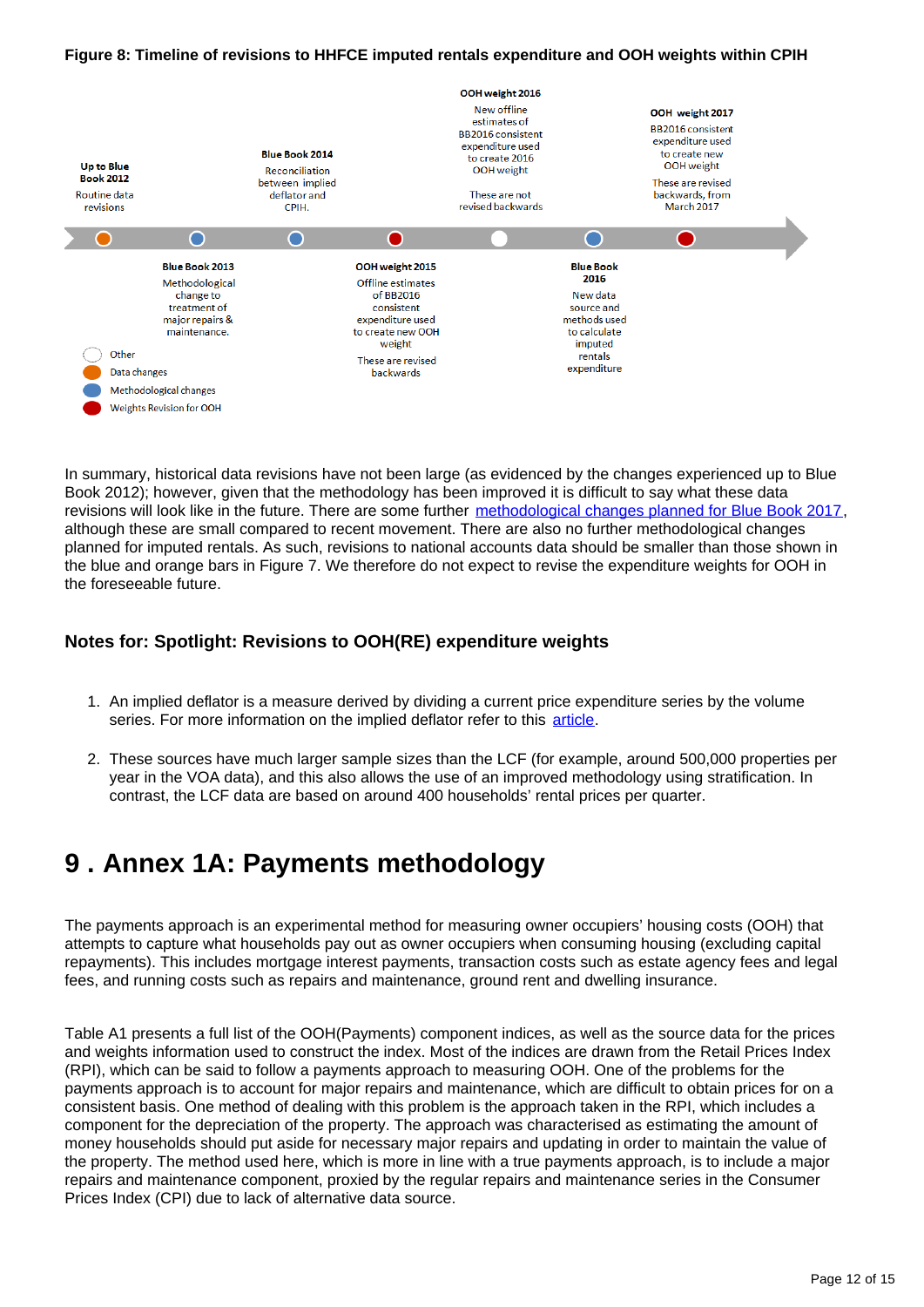The other sub-index which does not come from the RPI is the Stamp Duty Index. This has been constructed for the OOH(NA) approach (see Annex 1B), and uses national accounts gross fixed capital formation (GFCF) and household final consumption expenditure (HHFCE) as the source data for the expenditure weights.

| <b>OOH</b><br>(RE)<br><b>Indices</b> | interest<br>payments (GB) | Tax        | Mortgage Council National Dwelling Ground Stamp<br>rates | Insurance insurance rent |            | duty                                   | agent<br>fees | Estate Home- Major | buyers repairs and<br>survey maintenance | House<br>conveyancing |
|--------------------------------------|---------------------------|------------|----------------------------------------------------------|--------------------------|------------|----------------------------------------|---------------|--------------------|------------------------------------------|-----------------------|
| Source<br>of Price<br>Data           | <b>RPI</b>                | <b>RPI</b> | <b>RPI</b>                                               | <b>RPI</b>               | <b>RPI</b> | Stamp<br>duty<br>index                 | <b>RPI</b>    | <b>RPI</b>         | <b>CPI</b>                               | <b>RPI</b>            |
| Source<br>οf<br>Weights<br>Data      | <b>RPI</b>                | <b>RPI</b> | <b>RPI</b>                                               | <b>RPI</b>               | <b>RPI</b> | <b>HHFCE RPI</b><br>and<br><b>GFCF</b> |               | <b>RPI</b>         | <b>HHFCE</b>                             | <b>RPI</b>            |

Source: Office for National Statistics

## <span id="page-12-0"></span>**10 . Annex 1B: Net acquisitions methodology**

The net acquisitions approach is an experimental method for measuring owner occupiers' housing costs (OOH) that are associated with the purchase and ongoing ownership of dwellings for own use. As the Harmonised Index of Consumer Prices (HICP) does not cover investment spending, the net acquisitions approach treats a home as the purchase of a good that is part asset (the land) and part consumable (the house) and excludes the land component from the index. OOH(NA) also includes costs associated with buying and maintaining a house; for example, self-builds and renovations, repairs and maintenance, transfer costs and dwelling insurance. The method we use to calculate OOH(NA) was proposed by Eurostat. It groups sub-indices measuring different aspects of OOH costs into 2 classes; those related to the acquisition of dwellings and those related to the ownership of dwellings.

The ideal method for excluding the land component in OOH(NA) is the net-net approach, whereby prices and weights both exclude the land component from the house purchase. However, as many member states (including the UK) are unable to implement the net-net approach due to a lack of available data, Eurostat requires all member states to use the net-gross (net weight, gross price) approach. This includes the use of the House Price Index (HPI), which does not separate between the land and house price, within the "Acquisition of New Dwellings" and "Existing Dwellings New to the OOH Sector" components. This means that the net acquisitions approach presented here will include some measure of asset price in the index.

In addition to the HPI, Table A2 presents the other sources of component price indices. With the exception of the Stamp Duty Index, all are drawn from some of our existing publications, including the Consumer Prices Index (CPI), Producer Price Index (PPI) and Retail Prices Index (RPI). More information about each of the sub-indices is available.

Table A2 also shows that the component expenditure weights used to compile OOH(NA) are derived from the national accounts gross fixed capital formation (GFCF) and household final consumption expenditure (HHFCE). The "net" principle in net acquisitions relates to the fact that only transactions that occur between the OOH sector and other sectors (for example, construction firms and private landlords) should be included. However, we cannot currently distinguish between sectors and therefore the weight for "Acquisition of New Dwellings" includes expenditure on all newly constructed dwellings and not those specifically destined for the OOH sector as per the methodology outlined by Eurostat. In addition, a weight for "Existing Dwellings New to the OOH Sector" does not exist; therefore, a 0 weight is currently applied. The "Other services related to ownership of dwellings" is based on the national accounts series 04.4.4 "Other services relating to the dwelling" and has zero expenditure recorded in Blue Book 2016. It therefore has a weight of 0 in the net acquisitions approach, and is excluded from the calculation.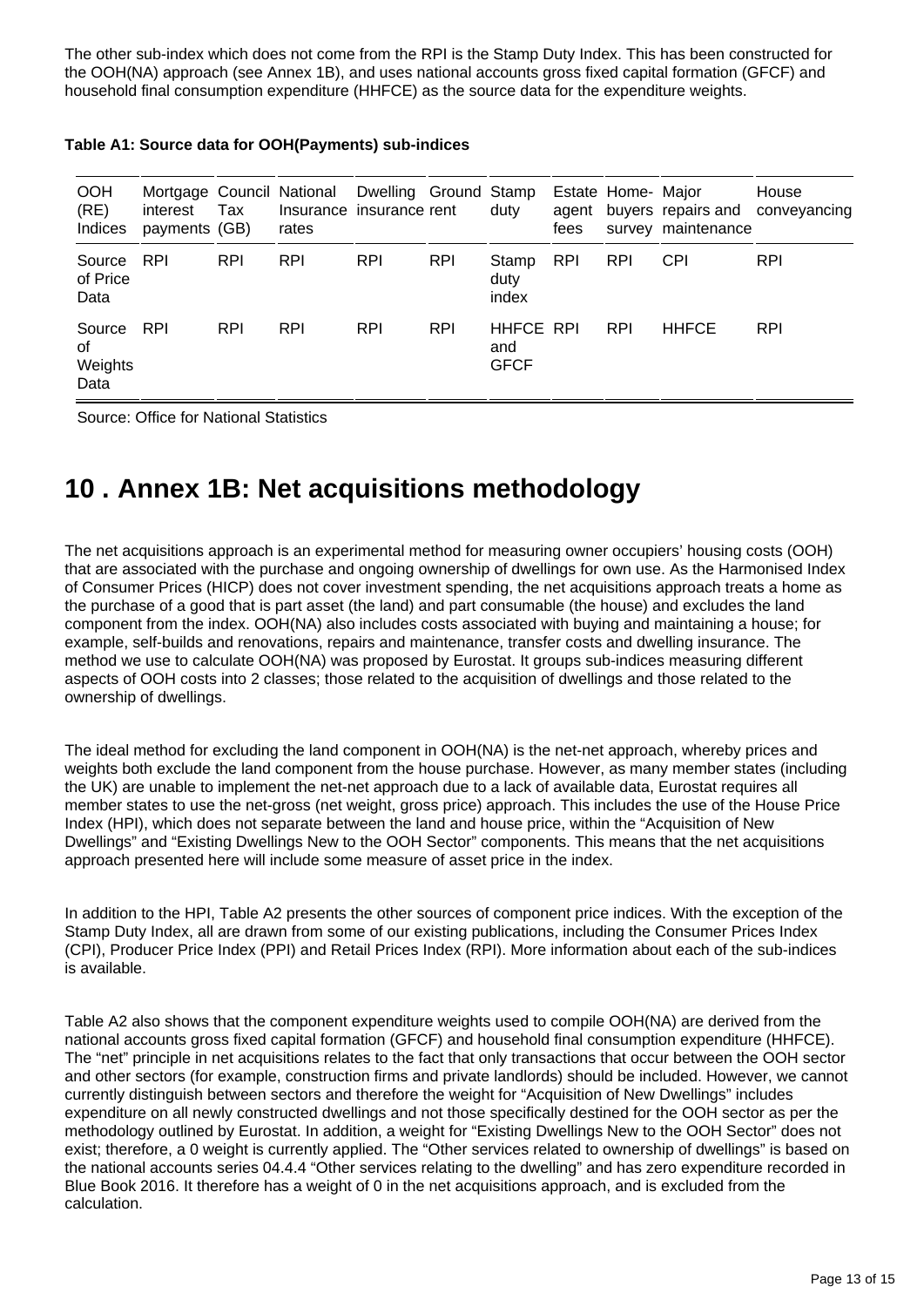#### **Table A2: Source data for OOH(NA) sub-indices**

|                                 |                                                                        | Acquisition of dwellings |                                        | Ownership of dwellings                       |                                                        |                       |                                                           |
|---------------------------------|------------------------------------------------------------------------|--------------------------|----------------------------------------|----------------------------------------------|--------------------------------------------------------|-----------------------|-----------------------------------------------------------|
| <b>OOH</b><br>(NA)<br>Indices   | <b>Acquisitions of Self Builds</b><br>New Dwellings and<br>(exc. Land) | Renovations to the OOH   | Existing<br>Dwellings new<br>Sector    | <b>Services</b><br>Related to<br>Acquisition | Major<br>Repairs and Connected<br>Maintenance with the | Insurance<br>Dwelling | Other services<br>related to<br>ownership of<br>dwellings |
| Source<br>of Price<br>Data      | <b>HPI</b>                                                             | PPI and CPI HPI          |                                        | RPI and a<br>Stamp<br>Duty Index             | <b>CPI</b>                                             | <b>RPI</b>            | No price index                                            |
| Source<br>of<br>Weights<br>Data | <b>GFCF</b>                                                            | <b>GFCF</b>              | No weight<br>currently exists and GFCF | <b>HHFCE</b>                                 | <b>HHFCE</b>                                           | <b>HHFCE</b>          | <b>HHFCE</b>                                              |

Source: Office for National Statistics

# <span id="page-13-0"></span>**11 . Annex 1C: Rental equivalence methodology**

The rental equivalence approach is a method for measuring owner occupiers' housing costs (OOH) at the point at which the services provided by OOH are consumed.

Rental equivalence uses the rent paid for an equivalent house as a proxy for the costs faced by an owner occupier. The rent charged by landlords covers not just the property but many of the other costs borne by owner occupiers, such as repairs and maintenance and transaction costs. Therefore, under the rental equivalence approach, these are not estimated separately, as to do so would introduce double-counting. The rental equivalence approach also does not capture changes in asset value; rather it measures the change in price of housing services provided.

The rental equivalence approach uses private rental data from the Valuation Office Agency (VOA) and supplemented with data from the devolved administrations. The data are stratified regionally as well as by property type (detached, semi-detached, terraced, or flat or maisonette) and whether the property is furnished or unfurnished. For each stratum, elementary aggregates are calculated which are then weighted together to create an aggregate index.

The private rental data are used in both the calculation of the owner occupiers' housing costs component in CPIH (the rental equivalence approach) and the Index of Private Housing Rental Prices (IPHRP). The difference between the indices stems from the different weights used to combine the elementary aggregates. Strata weights for OOH(RE) are designed to represent the owner-occupied market and strata weights for IPHRP are designed to represent the private rental market. For example, looking at the range of housing available on the market, there would be a larger proportion of typical rental properties (for example, 1-bedroom flats), and the weights calculated would reflect this mix. By comparison, the owner occupied housing weights will reflect the larger proportion of more typically purchased properties (for example, 3-bedroom detached houses). Expenditure weights are calculated by multiplying dwelling stock counts for the owner occupied sector or private rental sector by average rental prices.

For a more detailed overview of the rental equivalence approach methodology, please see the [CPIH compendium](https://www.ons.gov.uk/economy/inflationandpriceindices/articles/cpihcompendium/2016-10-13).